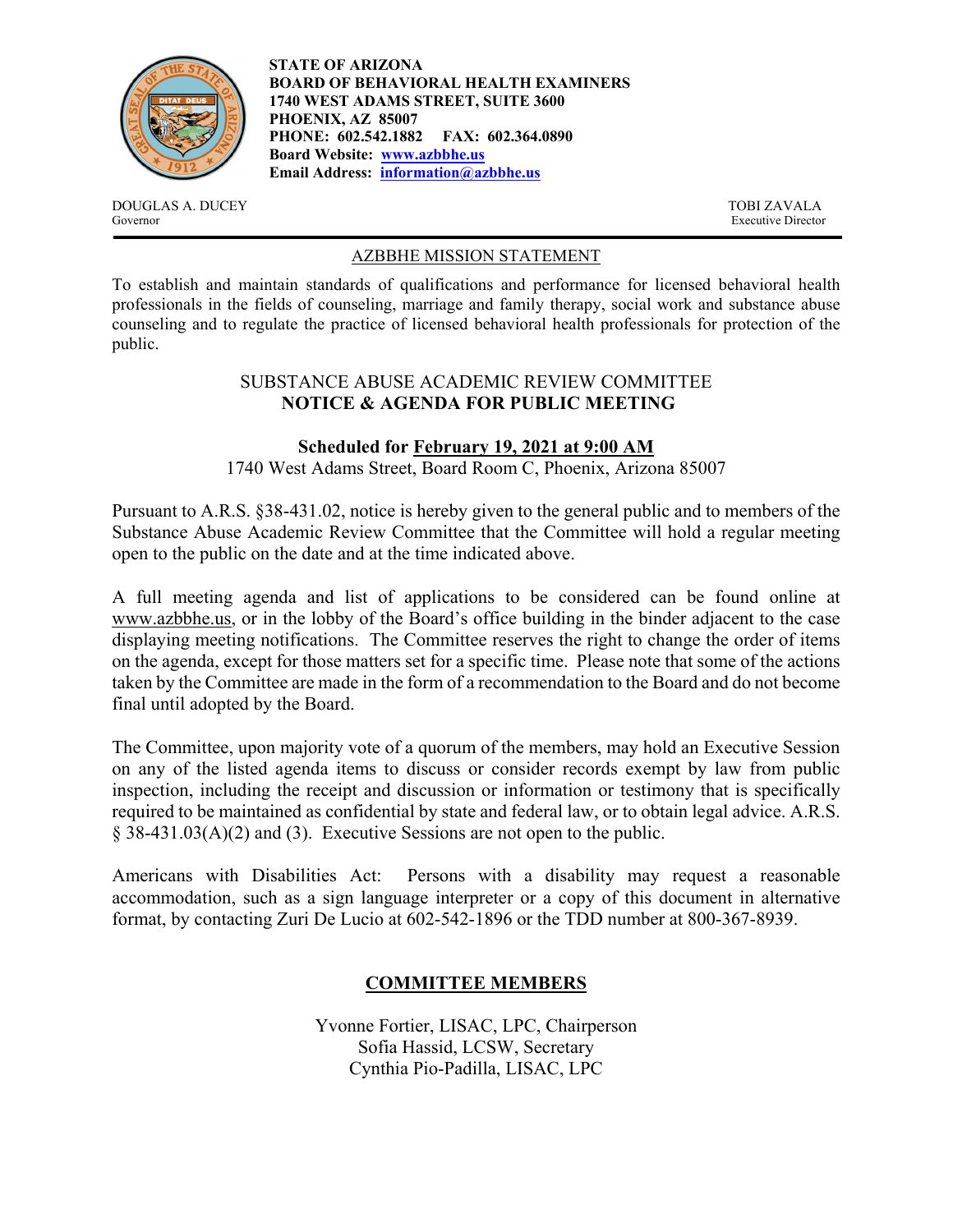The agenda for the meeting is as follows:

# **1. Call to order**

**2. Roll call** (staff)

# **3. Minutes: Review, consideration and action.**

*A. December 18, 2020, general meeting minutes* 

# **4. Report from the Chair**

The Committee may go into executive session to discuss confidential records pursuant to A.R.S. §38-  $431.03(A)(2)$  or to obtain legal advice pursuant to A.R.S. §38-431.03(A)(3).

 *None* 

# **5. Report from the Executive Director and/or staff**

The Committee may go into executive session to discuss confidential records pursuant to A.R.S. §38- 431.03(A)(2) or to obtain legal advice pursuant to A.R.S. §38-431.03(A)(3).

- *A. General agency operations*
- *B. Discussion regarding staff's accomplishments and goals*

# **6. Assistant Attorney General's Report**

The Board may go into executive session to discuss confidential records pursuant to A.R.S. § 38-  $431.03(A)(2)$  or to obtain legal advice pursuant to A.R.S. §38-431.03(A)(3).

 *None* 

# **7. Supervisor exemption request: review, consideration and action**

*None* 

### **8. Consent agenda: review, consideration and action regarding 60-day extension request for deficiencies and 90-day extension for examination**

- *A. Deborah Emarine, LCSW applicant (60-day deficiency extension)*
- *B. Kjerstin Johnson, LCSW applicant (60-day deficiency extension)*
- *C. Joy Irons, LMFT applicant (60-day deficiency extension)*
- *D. Patricia Martinez, LAMFT applicant (60-day deficiency extension)*
- *E. Sharla Best, LAMFT applicant (60-day deficiency extension)*
- *F. Kimberly Craig, LPC applicant (60-day deficiency extension)*
- *G. Katheryn Fredman, LISAC applicant (60-day deficiency extension)*

# **9. Exam accommodation request: review, consideration and action.**

*None* 

#### **10. Applications for licensure: review, consideration and action.**

The Committee may go into executive session to discuss records exempt from public inspection pursuant to A.R.S. §38-431.03(A)(2) or to obtain legal advice pursuant to A.R.S. §38-431.03(A)(3).

- A. Review, consideration, and possible action regarding applications for licensure  *Names are posted for review in the building lobby of the 1st floor of 1740 West Adams Street, Phoenix, AZ at least twenty-four (24) hours in advance of the meeting.*
- B. Appeals
	- *1. Michele Napolitano, LISAC applicant*